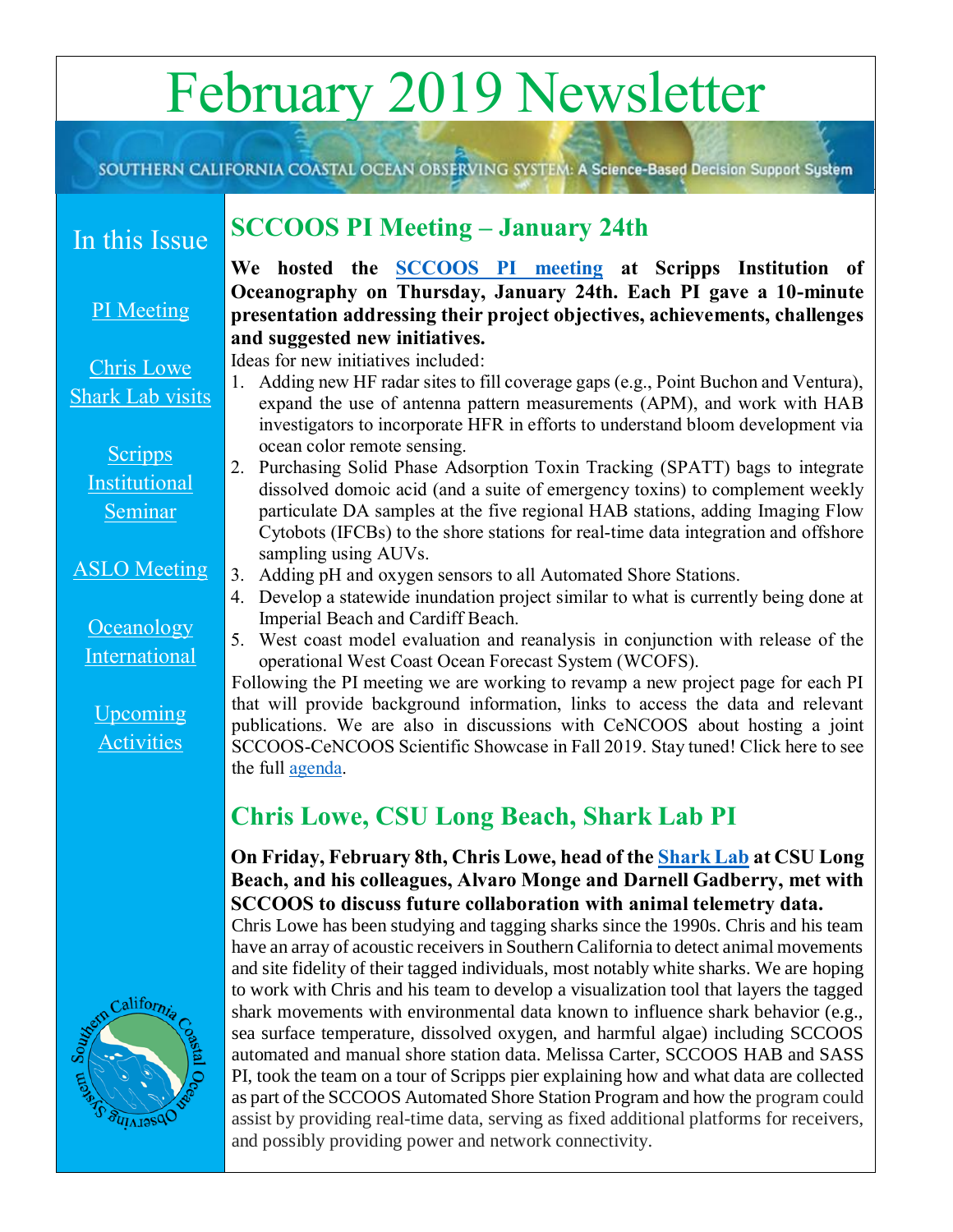### In this Issue

#### [PI Meeting](#page-0-0)

[Chris Lowe](#page-0-1)  [Shark Lab visits](#page-0-1)

**Scripps** [Institutional](#page-1-0)  [Seminar](#page-1-0)

#### [ASLO Meeting](#page-2-0)

**Oceanology** [International](#page-2-1)

[Upcoming](#page-2-2)  **[Activities](#page-2-2)** 



*Left: Alvaro Monge, Chris Lowe, Darnell Gadberry, Melissa Carter touring Scripps Pier. Right: Melissa Carter holding a Niskin bottle used to collect weekly water samples for phytoplankton, domoic acid and nutrient analysis.* 

## <span id="page-1-0"></span>**Clarissa Anderson speaks at Scripps Institutional Seminar – February 22nd**

**Clarissa Anderson, SCCOOS Executive Director, and James Behrens, CDIP Program Manager, presented at the Scripps [Institutional Seminar.](https://scripps.ucsd.edu/events/2019/institutional-seminar)**  Clarissa kicked off the talk by walking the audience through the different SCCOOS governance groups and their roles and explained how SCCOOS meets the U.S. IOOS goals, which further feeds into the Global Ocean Observing System (GOOS), made up of a coalition of nations. Clarissa further highlighted SCCOOS ocean acidification monitoring efforts, the benefits of SCCOOS flooding and storm surge models,





*Clarissa Anderson highlighting SCCOOS ocean acidification monitoring efforts at Carlsbad Aquafarm and Catalina Sea Ranch at the Scripps Institutional Seminar.*